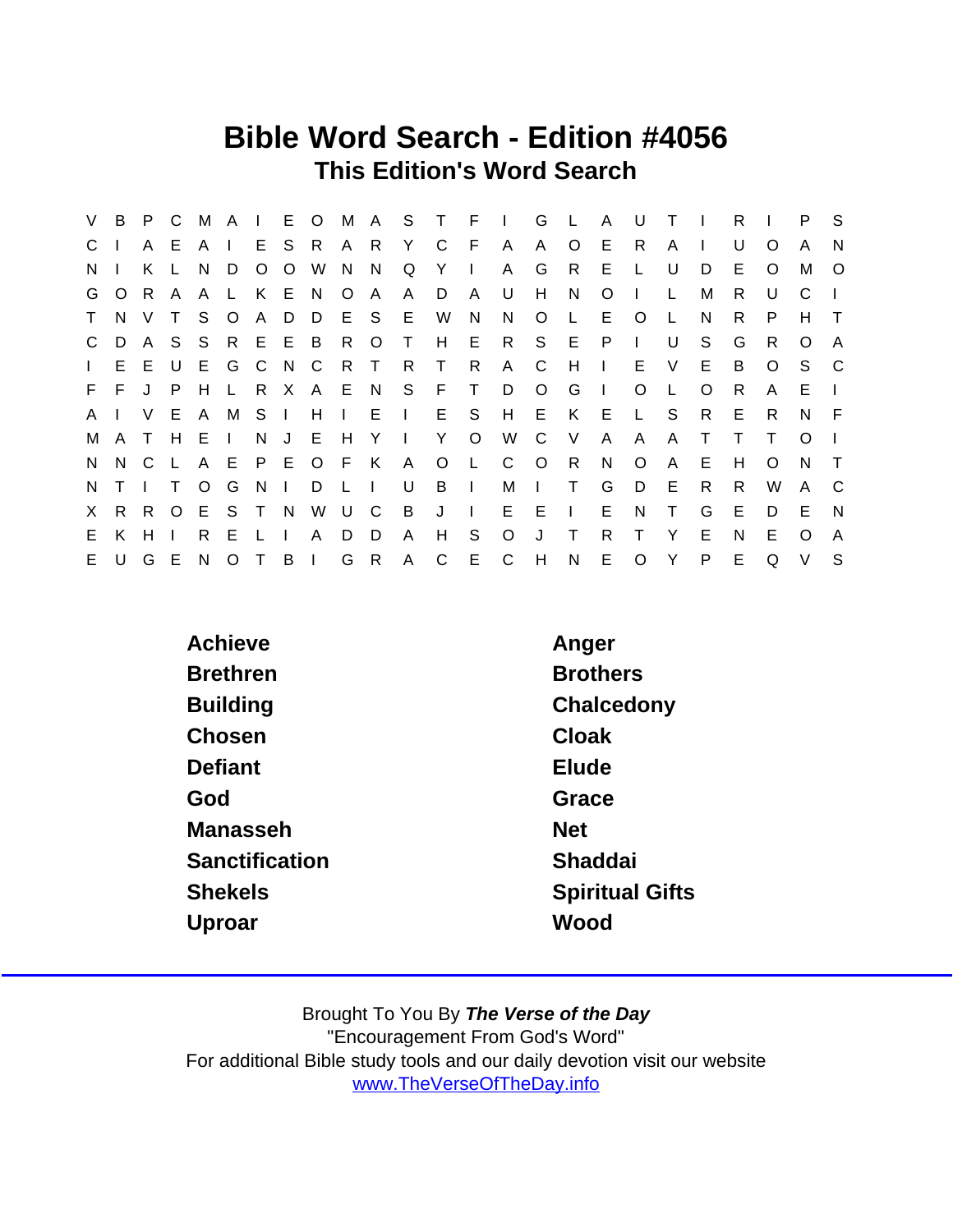## Bible Word Search - Edition #4056 Word Search Answer Guide

| V.           | b              |     |              |       |                |                |              |                       |       |           |        |                   |     | p c M a i e o m a S T F I G L A U |                         |              |              |              | T <sub>1</sub> |              | R            | $\sim 1$ .   | P S      |              |
|--------------|----------------|-----|--------------|-------|----------------|----------------|--------------|-----------------------|-------|-----------|--------|-------------------|-----|-----------------------------------|-------------------------|--------------|--------------|--------------|----------------|--------------|--------------|--------------|----------|--------------|
| $\mathbf{C}$ |                |     | a e          | Ai    |                |                |              | es rar                |       |           |        | Y c f             |     | a                                 | a                       | $\circ$      | e            | $\mathsf{r}$ | a              | j.           | u            | $\Omega$     | a        | N            |
| n.           |                | k   | $\mathbf{L}$ | N     |                |                |              | D O O W n N           |       |           |        | qyi               |     |                                   | a gr                    |              | E            | $\mathsf{L}$ | U              | D            | E            | $\Omega$     | m        | $\circ$      |
|              |                |     | gora         | AI    |                |                |              | k e n O a             |       |           | a d    |                   | a a | $\mathsf{u}$                      | h                       | n            | $\circ$      | $\mathbf{I}$ | $\mathbf{I}$   | m            | $\mathsf{r}$ | U            | C        | $\Box$       |
| t            | n              |     | v t          | S.    | $\overline{O}$ | $\overline{a}$ |              |                       |       | d D e s e |        | W                 | n   | n                                 | $\circ$                 | $\mathbf{L}$ | $\mathbf{e}$ | $\circ$      | $\Box$         | n.           | $\mathsf{r}$ | P            | H.       | $\top$       |
| $\mathbf{C}$ | D              |     |              |       |                |                |              |                       |       |           |        |                   |     | as S r e E B R O T H E R S e p    |                         |              |              | $\mathbf{i}$ | <b>u</b>       | s            | g            | R.           | $\circ$  | A            |
|              |                |     |              |       | i E e u E g C  |                |              |                       |       |           |        | n crtrtr          |     | A C                               |                         | H            | $\sim 1$ .   |              | E V            | E.           | B            | $\circ$      | - S      | $\mathbf{C}$ |
|              |                |     |              |       |                |                |              | f F j p H L r x a e n |       |           |        | s f t             |     |                                   | D O                     | G            | $\sim 1$ .   | $\circ$      | $\mathbf{L}$   | $\Omega$     | R            | A            | $E \cup$ |              |
| a            | $\mathsf{l}$ v |     | e            |       |                |                |              |                       |       |           |        |                   |     | Amsihie i e SHEKEL                |                         |              |              |              | S              | $\mathsf{r}$ | E            | R.           | N.       | - F          |
| m            |                |     |              |       |                |                |              |                       |       |           |        | At Heinjehy i y o |     |                                   | W C V                   |              | A            | $\alpha$     | a              | $-t$         | T.           | $\mathbf{t}$ | $\Omega$ | $\Box$       |
| n            |                | N C |              |       |                |                |              |                       |       |           |        | laepeof K A O L C |     |                                   | $\overline{\mathbf{0}}$ | $\mathsf{r}$ | N            | $\circ$      | a              | $\mathbf{e}$ | H            | $\Omega$     | n        | $\top$       |
|              |                |     |              |       |                |                |              | n Tito G N I D L I    |       |           | $\cup$ | B i               |     | m i                               |                         | t            | G            | d d          | e              | $\mathsf{r}$ | R.           | W            | a        | - C          |
|              | $x + 1$        |     |              | $o$ e |                |                |              |                       |       |           |        | s T n w u c b j i |     |                                   |                         |              | e e i En     |              | t              | $\mathbf{g}$ | E.           | d            | e        | <sup>N</sup> |
| e            | k              | h.  |              | ir E  |                | $\sim$ 1.1     | $\mathbf{1}$ |                       | A D D |           |        | A H S             |     | $o$ $i$                           |                         | $-t$         | $\mathsf{R}$ | $-t$         | V              | e            | N            | e            | $\Omega$ | A            |
| e            | $\mathsf{u}$   |     |              |       |                |                |              |                       |       |           |        |                   |     | ge Notbi GRACE ch                 |                         |              | n e o        |              | $y -$          | p            | e            | $\mathsf{q}$ | V        | S            |

- Achieve: Horizontal **Anger: Vertical** Brethren: Vertical Brothers: Horizontal Chosen: Vertical Chosen: Vertical Cloak: Horizontal Defiant: Vertical **Elude: Horizontal** God: Horizontal Grace: Horizontal Manasseh: Vertical Net: Diagonal Sanctification: Vertical Shaddai: Horizontal Uproar: Vertical Wood: Horizontal
- Building: Horizontal Chalcedony: Diagonal Shekels: Horizontal Shekels: Horizontal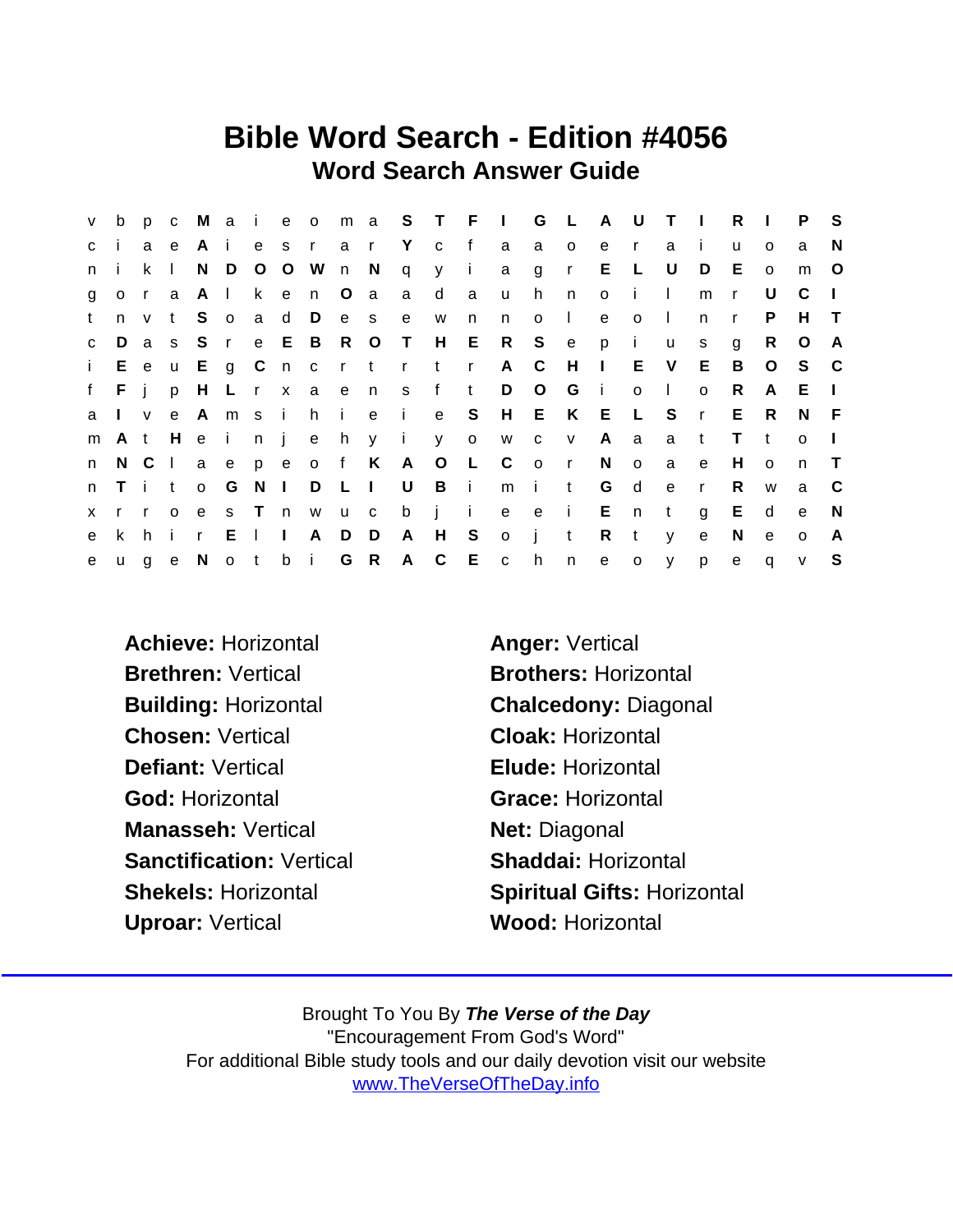# Bible Word Search - Edition #4056 Words Used And Their Definitions

Achieve

To reach a goal; To accomplish something

Anger

A strong feeling of being offended or frustration

Brethren Brothers; Siblings

**Brothers** 

Male siblings; Equal members of a family

**Building** 

A structure made for specific uses

**Chalcedony** 

A translucent quartz that can come in many colors

Chosen

Someone or something specifically selected, usually for a specific task or purpose.

Cloak

An outer piece of clothing; In Jewish tradition, usually has tassels that symbolizes the Torah

**Defiant** 

Rebellious; Refusing to follow rules or directions

Elude

To make oneself hard to find or capture

God

His name in Hebrew is YHVH, often pronounced as Yahweh or Jehovah; Only deity worshiped by the Israelites; Main person of the Godhead in the Trinity